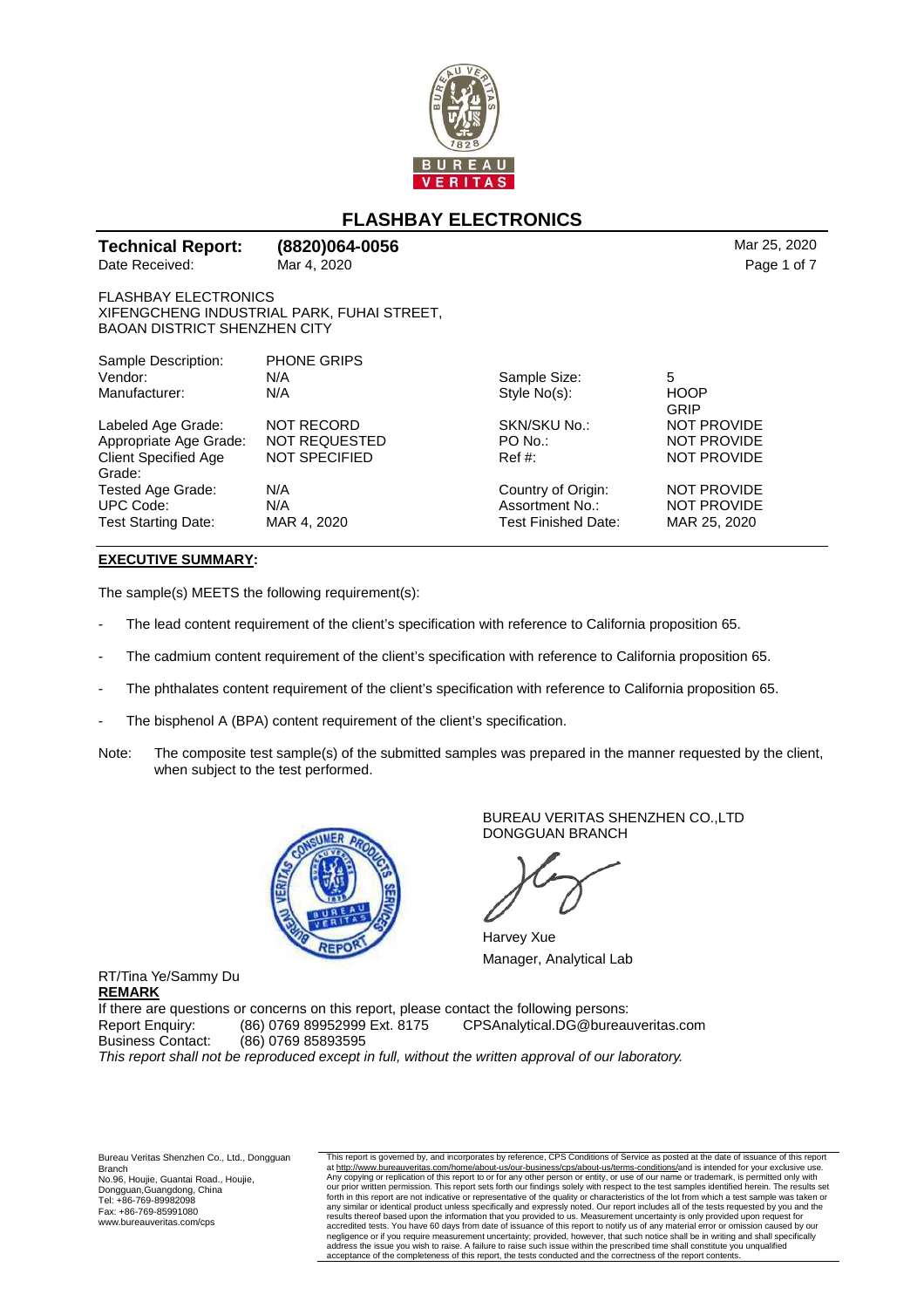

## FLASHBAY ELECTRONICS Technical Report: **(8820)064-0056** Mar 25, 2020 Page 2 of 7

## **Tested Component(s) Description List:**

| Test Item(s) | Item / Component Description(s)                                | Location(s) | Style(s) |
|--------------|----------------------------------------------------------------|-------------|----------|
| 1001         | White plastic                                                  | Case        |          |
| 1002         | White foam with adhesive                                       | Holder      |          |
| 1003         | Black soft plastic with adhesive                               | Holder      |          |
| 1004         | Clear laminated multi colors printed white paper with adhesive | Logo        |          |
| 1005         | Silvery /coppery plated silvery metal                          | Big ring    |          |
| 1006         | Silvery /coppery plated silvery metal                          | Small ring  |          |
| 1007         | Silvery metal                                                  | Rivet       |          |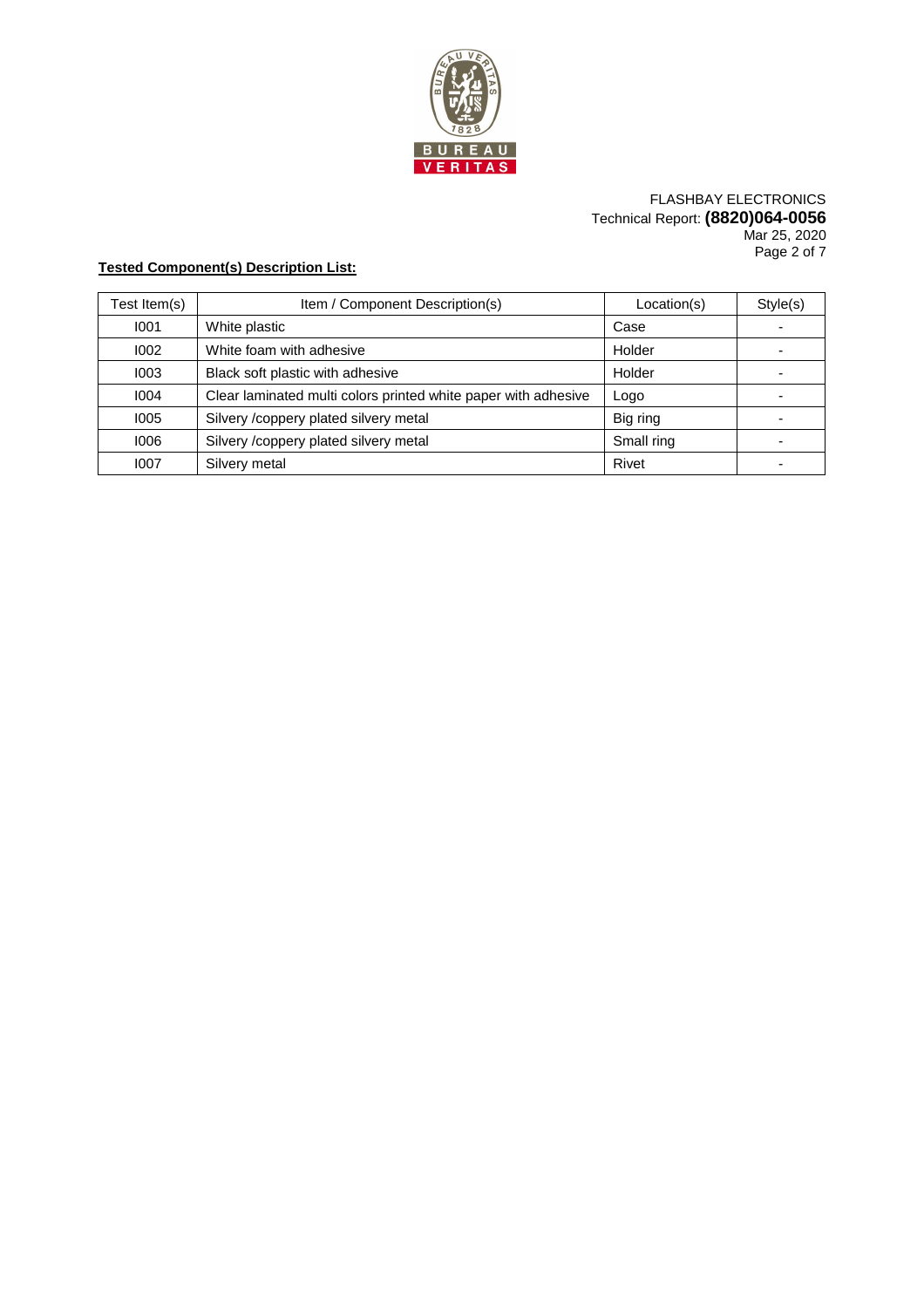

## FLASHBAY ELECTRONICS Technical Report: **(8820)064-0056** Mar 25, 2020 Page 3 of 7

## **RESULTS:**

#### **Total Lead Content – Client's Specification with reference to California proposition 65**

| <b>Test Method</b><br>÷ | Acid digestion followed by Atomic Absorption Spectrophotometry or Inductively Coupled<br>Plasma Spectrometry. |       |             |  |  |
|-------------------------|---------------------------------------------------------------------------------------------------------------|-------|-------------|--|--|
| Client's Limit:         | 500 mg/kg                                                                                                     |       |             |  |  |
|                         | Result                                                                                                        |       | Conclusion  |  |  |
| Test Item(s)            | Total Lead (Pb)                                                                                               | Unit  |             |  |  |
| $1001 + 1002$           | <b>ND</b>                                                                                                     | mg/kg | <b>PASS</b> |  |  |
| $1003+1004$             | <b>ND</b>                                                                                                     | mg/kg | <b>PASS</b> |  |  |
| 1005                    | 24                                                                                                            | mg/kg | <b>PASS</b> |  |  |
| 1006                    | 15                                                                                                            | mg/kg | <b>PASS</b> |  |  |
| 1007                    | 40                                                                                                            | mg/kg | <b>PASS</b> |  |  |

Note / key:

 ND = Not detected mg/kg = milligram(s) per kilogram Detection Limit (mg/kg) : 10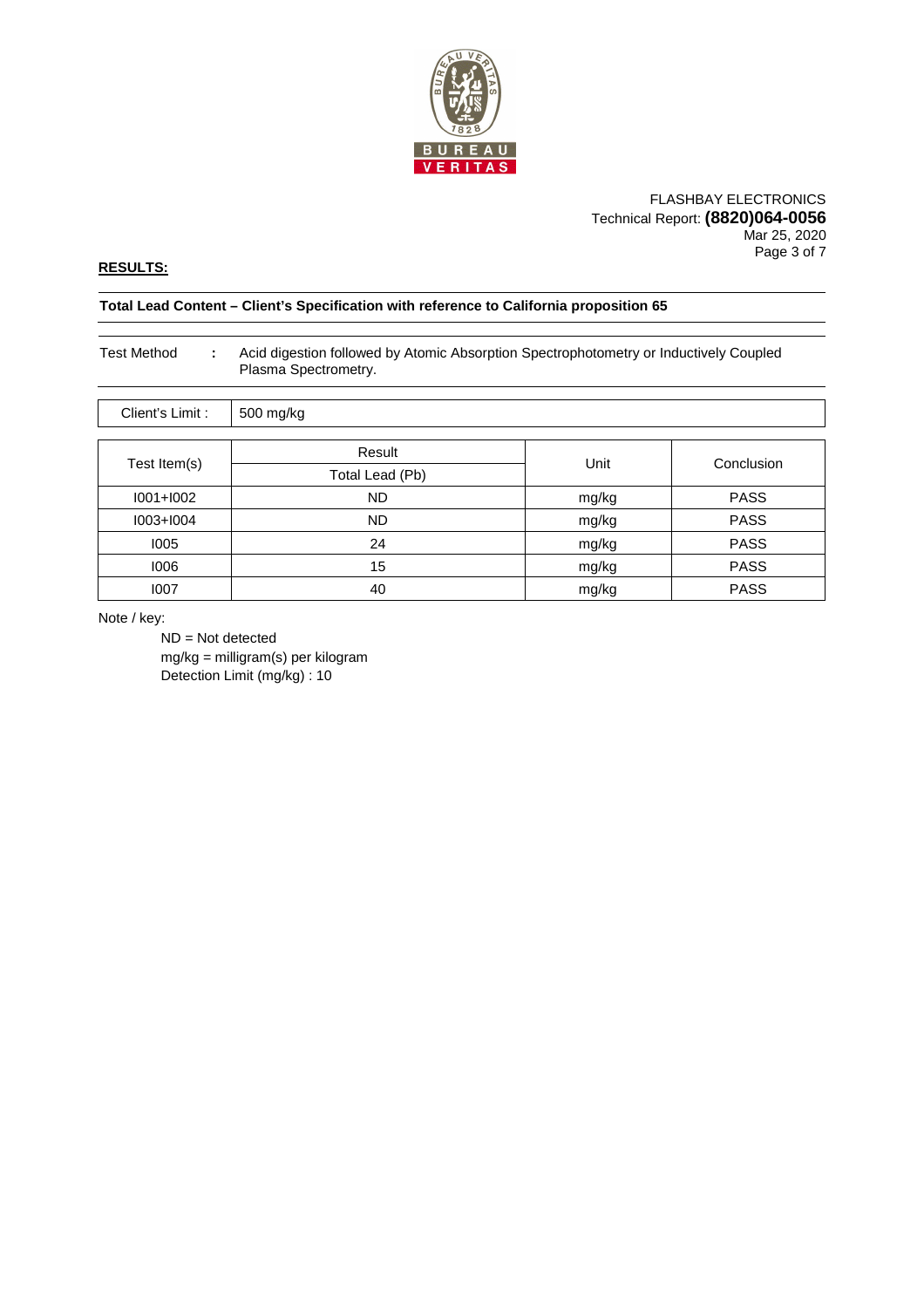

#### FLASHBAY ELECTRONICS Technical Report: **(8820)064-0056** Mar 25, 2020 Page 4 of 7

## **RESULTS:**

#### **Total Cadmium Content – Client's Specification with reference to California proposition 65**

## Test Method **:** BS EN 1122: 2001, Method B or Acid digestion followed by Atomic Absorption Spectrophotometry or Inductively Coupled Plasma Spectrometry.

| Client's Limit: | 100 mg/kg          |       |             |  |  |
|-----------------|--------------------|-------|-------------|--|--|
| Test Item(s)    | Result             | Unit  | Conclusion  |  |  |
|                 | Total Cadmium (Cd) |       |             |  |  |
| $1001 + 1002$   | <b>ND</b>          | mg/kg | <b>PASS</b> |  |  |
| $1003 + 1004$   | <b>ND</b>          | mg/kg | <b>PASS</b> |  |  |
| 1005            | ND.                | mg/kg | <b>PASS</b> |  |  |
| 1006            | <b>ND</b>          | mg/kg | <b>PASS</b> |  |  |
| 1007            | <b>ND</b>          | mg/kg | <b>PASS</b> |  |  |

Note / key:

 ND = Not detected mg/kg = milligram(s) per kilogram Detection Limit (mg/kg) : 10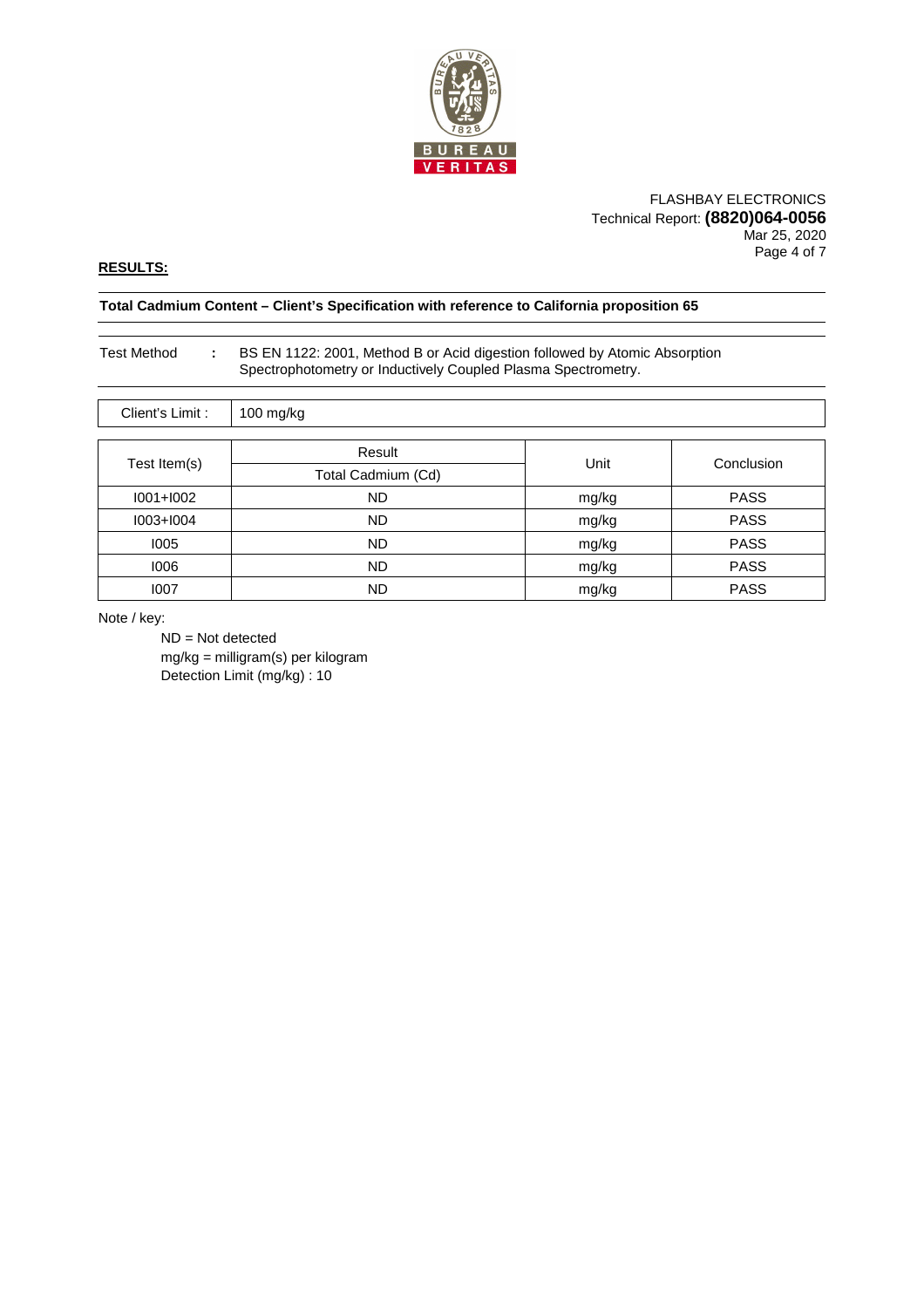

### FLASHBAY ELECTRONICS Technical Report: **(8820)064-0056** Mar 25, 2020 Page 5 of 7

## **RESULTS:**

## **Phthalates Content – Client's Specification with reference to California proposition 65**

Test Method **:** With reference to U. S. CPSC-CH-C1001-09.4 (January 17, 2018)

| Test Parameter: | <b>BBP</b> | <b>DBP</b> | <b>DEHP</b> | <b>DIBP</b> | <b>DINP</b> | <b>DIDP</b> | DnHP      | $\overline{\phantom{0}}$ |
|-----------------|------------|------------|-------------|-------------|-------------|-------------|-----------|--------------------------|
| Limit $(\%)$ :  | 0.1        | 0.1        | 0.1         | 0.1         | 0.1         | 0.1         | 0.1       | $\overline{\phantom{a}}$ |
| Test Item(s)    |            | Result (%) |             |             |             | Conclusion  |           |                          |
| $1001 + 1002$   | ND         | <b>ND</b>  | ND          | <b>ND</b>   | <b>ND</b>   | <b>ND</b>   | <b>ND</b> | <b>PASS</b>              |
| $1003 + 1004$   | ND         | ND         | ND.         | <b>ND</b>   | <b>ND</b>   | ND          | <b>ND</b> | <b>PASS</b>              |

Note / key:

 DiBP = Diisobutyl phthalate DINP = Di-iso-nonyl phthalate DIDP = Di-iso-decyl phthalate DnHP = Di-n-hexyl phthalate ND = Not detected % = percent 10000 mg/kg = 1 % mg/kg = milligram(s) per kilogram Detection Limit (%) : Each 0.005

BBP = Butyl benzyl phthalate DBP = Dibutyl phthalate DEHP = Di(2-ethylhexyl) phthalate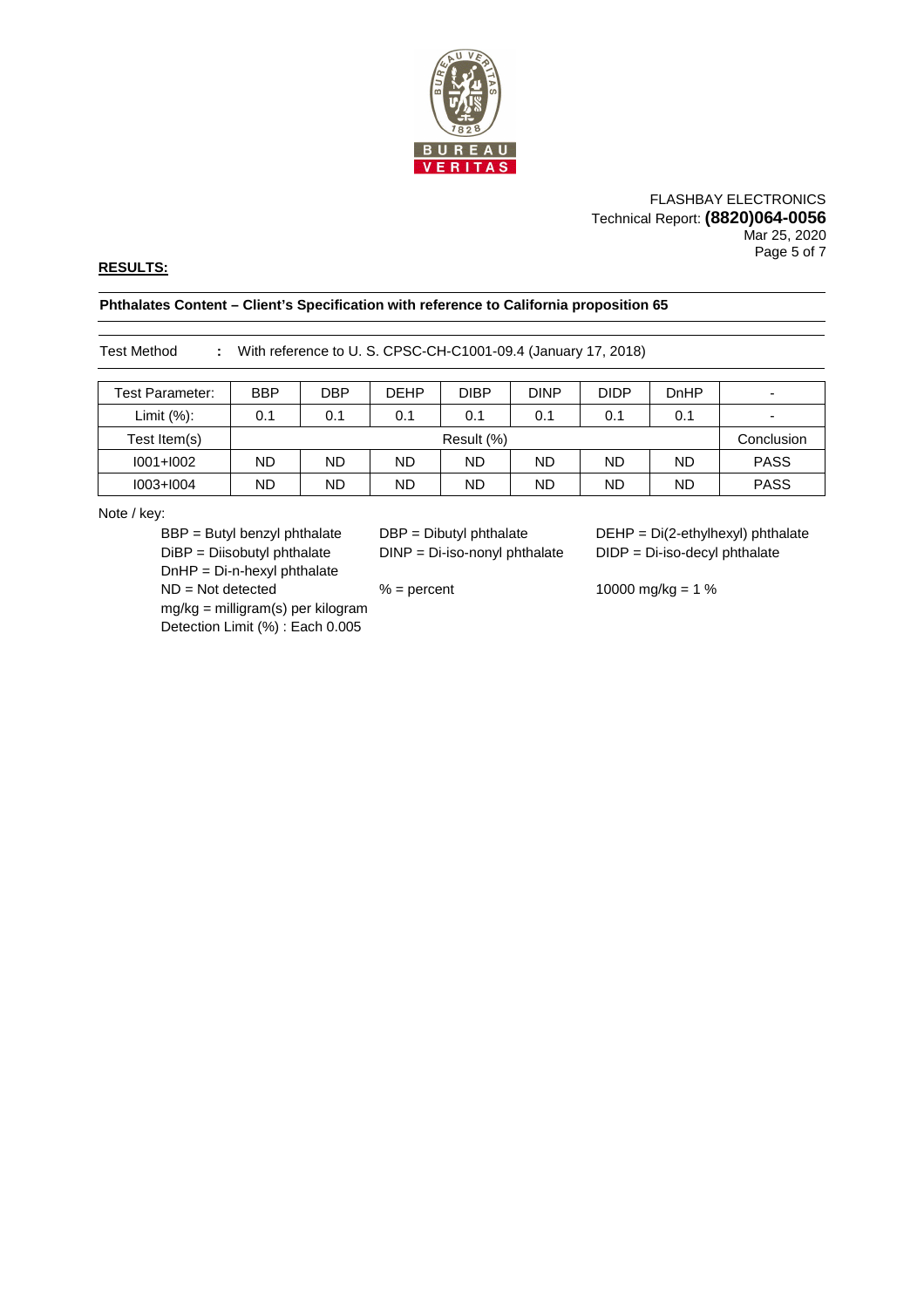

#### FLASHBAY ELECTRONICS Technical Report: **(8820)064-0056** Mar 25, 2020 Page 6 of 7

## **RESULTS:**

#### **Bisphenol A (BPA) Content – Client's Specification**

# Test Method **:** Sample was extracted with organic solvent and then analyzed by ultra performance liquid chromatography with tandem mass spectrometry (UPLC-MS-MS).

| Client's Limit : | $0.1$ mg/kg       |       |             |
|------------------|-------------------|-------|-------------|
|                  | Result            |       |             |
| Test Item(s)     |                   | Unit  | Conclusion  |
|                  | Bisphenol A (BPA) |       |             |
| 1001             | <b>ND</b>         | mg/kg | <b>PASS</b> |
| 1002             | <b>ND</b>         | mg/kg | <b>PASS</b> |
| 1003             | <b>ND</b>         | mg/kg | <b>PASS</b> |
| 1004             | ND                | mg/kg | <b>PASS</b> |

Note / key:

 ND = Not detected mg/kg = milligram(s) per kilogram Detection Limit (mg/kg) : 0.1

## Remark:

The items 002, 003, 004 were provided by client dated on Mar 19, 2020.